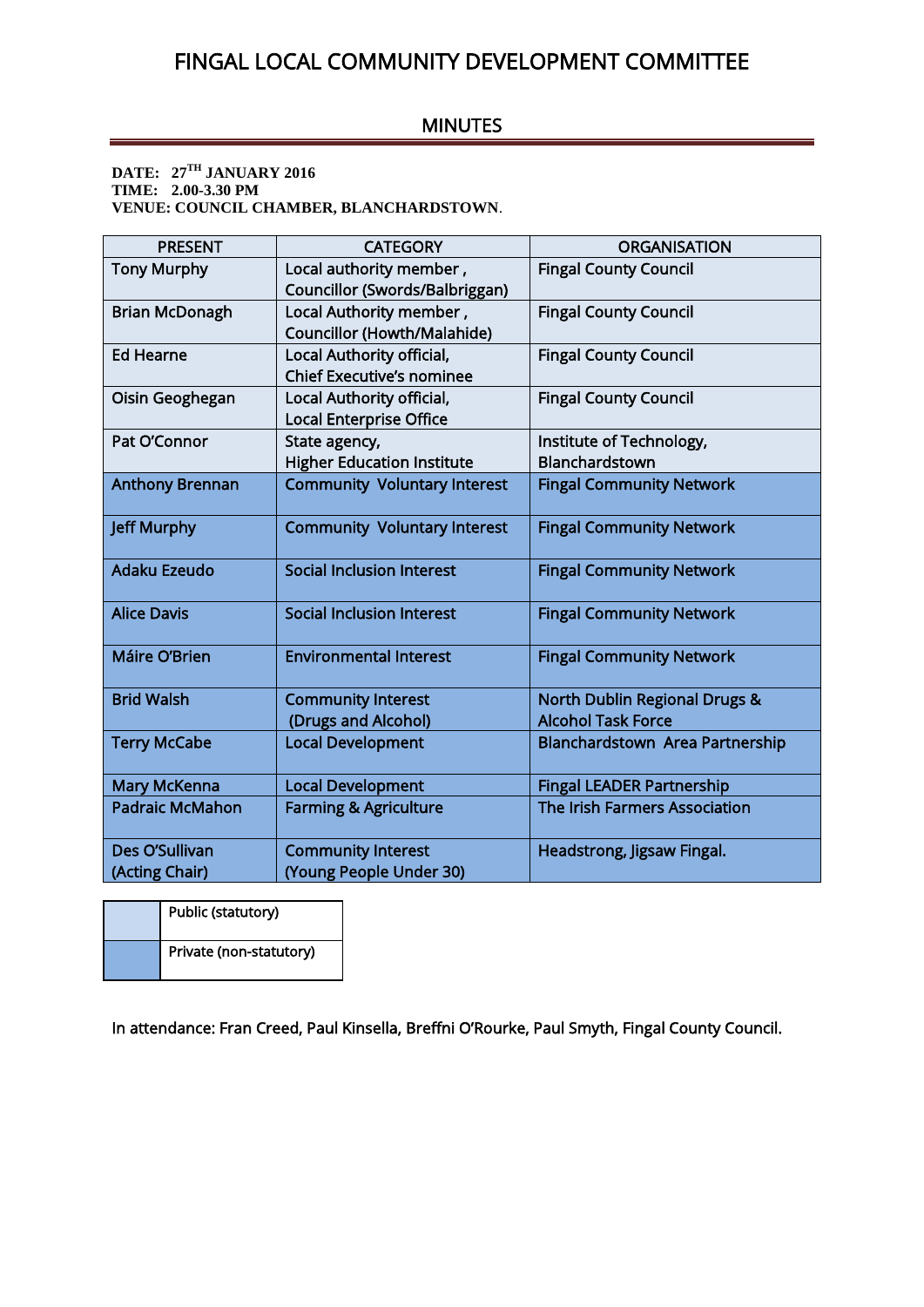| Apologies: Siobhan Lawlor, Department of Social Protection, Tony Lambert, Chambers<br>1.0<br>Ireland, Peter Foran, TUSLA<br>2.0<br><b>Election of Chair</b><br>Cllr. Tony Murphy Proposed Pat O'Connor, Maire O'Brien seconded<br><b>Election of Vice chair</b><br>Ed Hearne proposed Brid Walsh, Terry McCabe seconded<br>2.1<br>Pat O'Connor was elected Chair and Brid Walsh was elected Vice Chair of the Fingal LCDC.<br>Chief Officer clarified Chairs position extends to Dublin Rural LAG.<br>3.00   Agree minutes and matters arising<br>Pat welcomed Cllr Brian McDonagh who replaces Cllr Duncan Smith and Adaku Ezeudo,<br>Social Inclusion Interest, Fingal Community Network, round of introductions took place. |
|--------------------------------------------------------------------------------------------------------------------------------------------------------------------------------------------------------------------------------------------------------------------------------------------------------------------------------------------------------------------------------------------------------------------------------------------------------------------------------------------------------------------------------------------------------------------------------------------------------------------------------------------------------------------------------------------------------------------------------|
|                                                                                                                                                                                                                                                                                                                                                                                                                                                                                                                                                                                                                                                                                                                                |
|                                                                                                                                                                                                                                                                                                                                                                                                                                                                                                                                                                                                                                                                                                                                |
|                                                                                                                                                                                                                                                                                                                                                                                                                                                                                                                                                                                                                                                                                                                                |
|                                                                                                                                                                                                                                                                                                                                                                                                                                                                                                                                                                                                                                                                                                                                |
|                                                                                                                                                                                                                                                                                                                                                                                                                                                                                                                                                                                                                                                                                                                                |
|                                                                                                                                                                                                                                                                                                                                                                                                                                                                                                                                                                                                                                                                                                                                |
|                                                                                                                                                                                                                                                                                                                                                                                                                                                                                                                                                                                                                                                                                                                                |
|                                                                                                                                                                                                                                                                                                                                                                                                                                                                                                                                                                                                                                                                                                                                |
|                                                                                                                                                                                                                                                                                                                                                                                                                                                                                                                                                                                                                                                                                                                                |
|                                                                                                                                                                                                                                                                                                                                                                                                                                                                                                                                                                                                                                                                                                                                |
|                                                                                                                                                                                                                                                                                                                                                                                                                                                                                                                                                                                                                                                                                                                                |
|                                                                                                                                                                                                                                                                                                                                                                                                                                                                                                                                                                                                                                                                                                                                |
|                                                                                                                                                                                                                                                                                                                                                                                                                                                                                                                                                                                                                                                                                                                                |
| Minutes proposed by Terry McCabe and seconded by Anthony Brennan                                                                                                                                                                                                                                                                                                                                                                                                                                                                                                                                                                                                                                                               |
| No further progress had been made on evaluating the possibility of the local<br>3.1                                                                                                                                                                                                                                                                                                                                                                                                                                                                                                                                                                                                                                            |
| development companies (BAP & FLP) extending the Care & Repair service County wide.<br>T.McCabe /                                                                                                                                                                                                                                                                                                                                                                                                                                                                                                                                                                                                                               |
| Action: Report on progress of this Action at the next meeting<br>M.McKenna                                                                                                                                                                                                                                                                                                                                                                                                                                                                                                                                                                                                                                                     |
| LEADER - Dublin Rural Local Action Group (LAG)<br>4.00                                                                                                                                                                                                                                                                                                                                                                                                                                                                                                                                                                                                                                                                         |
| Breffni outlined proposal, made in consultation with fellow Chief Officers, to reduce LAG<br>number:                                                                                                                                                                                                                                                                                                                                                                                                                                                                                                                                                                                                                           |
| (9) Fingal (4) South Dublin (3) Dun Laoghaire Rathdown.                                                                                                                                                                                                                                                                                                                                                                                                                                                                                                                                                                                                                                                                        |
| Non Statutory LAG members will comprise at least +1 of overall number.                                                                                                                                                                                                                                                                                                                                                                                                                                                                                                                                                                                                                                                         |
| Fingal continue Chair.                                                                                                                                                                                                                                                                                                                                                                                                                                                                                                                                                                                                                                                                                                         |
|                                                                                                                                                                                                                                                                                                                                                                                                                                                                                                                                                                                                                                                                                                                                |
| Proposed by Des O'Sullivan, Seconded by Padraic McMahon                                                                                                                                                                                                                                                                                                                                                                                                                                                                                                                                                                                                                                                                        |
| ACTION: Put proposal to reduce members from 27 to 16 to wider LAG.                                                                                                                                                                                                                                                                                                                                                                                                                                                                                                                                                                                                                                                             |
| <b>Chief Officer</b><br>Chair suggested items 5 and 6 discussion take together.                                                                                                                                                                                                                                                                                                                                                                                                                                                                                                                                                                                                                                                |
| 5.00<br>Fingal Community Network (Public Participation Network)                                                                                                                                                                                                                                                                                                                                                                                                                                                                                                                                                                                                                                                                |
| Pat Queenan, FCC Community Department was welcomed to the meeting and proceeded                                                                                                                                                                                                                                                                                                                                                                                                                                                                                                                                                                                                                                                |
| to give members an overview, some of the main points of which were:                                                                                                                                                                                                                                                                                                                                                                                                                                                                                                                                                                                                                                                            |
|                                                                                                                                                                                                                                                                                                                                                                                                                                                                                                                                                                                                                                                                                                                                |
| FCN has 417 community & voluntary, Social Inclusion and environmental groups                                                                                                                                                                                                                                                                                                                                                                                                                                                                                                                                                                                                                                                   |
| are members.                                                                                                                                                                                                                                                                                                                                                                                                                                                                                                                                                                                                                                                                                                                   |
| FCN is the mechanism through which community representation is sourced for all<br>$\bullet$                                                                                                                                                                                                                                                                                                                                                                                                                                                                                                                                                                                                                                    |
| local authority decision making committees.                                                                                                                                                                                                                                                                                                                                                                                                                                                                                                                                                                                                                                                                                    |
| Recruitment of a FCN Resource Worker will take place in 2016, this support role<br>$\bullet$                                                                                                                                                                                                                                                                                                                                                                                                                                                                                                                                                                                                                                   |
| has been provided to date by the community department of FCC.                                                                                                                                                                                                                                                                                                                                                                                                                                                                                                                                                                                                                                                                  |
| A Plenary of all 417 FCN members will take place in April and December 2016.<br>$\bullet$                                                                                                                                                                                                                                                                                                                                                                                                                                                                                                                                                                                                                                      |
|                                                                                                                                                                                                                                                                                                                                                                                                                                                                                                                                                                                                                                                                                                                                |
| Pat answered a number of questions and advised that information on matters can be<br>circulated to the 417 FCN members.<br><b>Fran Creed</b>                                                                                                                                                                                                                                                                                                                                                                                                                                                                                                                                                                                   |
| Pat O'Connor<br>Action: Circulate FCN presentation to all members.                                                                                                                                                                                                                                                                                                                                                                                                                                                                                                                                                                                                                                                             |
| Action: Chair to make contact with Pat Queenan regards ITB Civic Engagement Office                                                                                                                                                                                                                                                                                                                                                                                                                                                                                                                                                                                                                                             |
| assisting facilitate FCN 2016 Work plan.                                                                                                                                                                                                                                                                                                                                                                                                                                                                                                                                                                                                                                                                                       |
| <b>Communication Audit</b><br>6.00                                                                                                                                                                                                                                                                                                                                                                                                                                                                                                                                                                                                                                                                                             |
| Summary of Communications Audit (July 2015) circulated to all LCDC members in                                                                                                                                                                                                                                                                                                                                                                                                                                                                                                                                                                                                                                                  |
| advance of this meeting. Jeff expressed disappointment that a staff member from the                                                                                                                                                                                                                                                                                                                                                                                                                                                                                                                                                                                                                                            |
| communications department was not present.                                                                                                                                                                                                                                                                                                                                                                                                                                                                                                                                                                                                                                                                                     |
|                                                                                                                                                                                                                                                                                                                                                                                                                                                                                                                                                                                                                                                                                                                                |